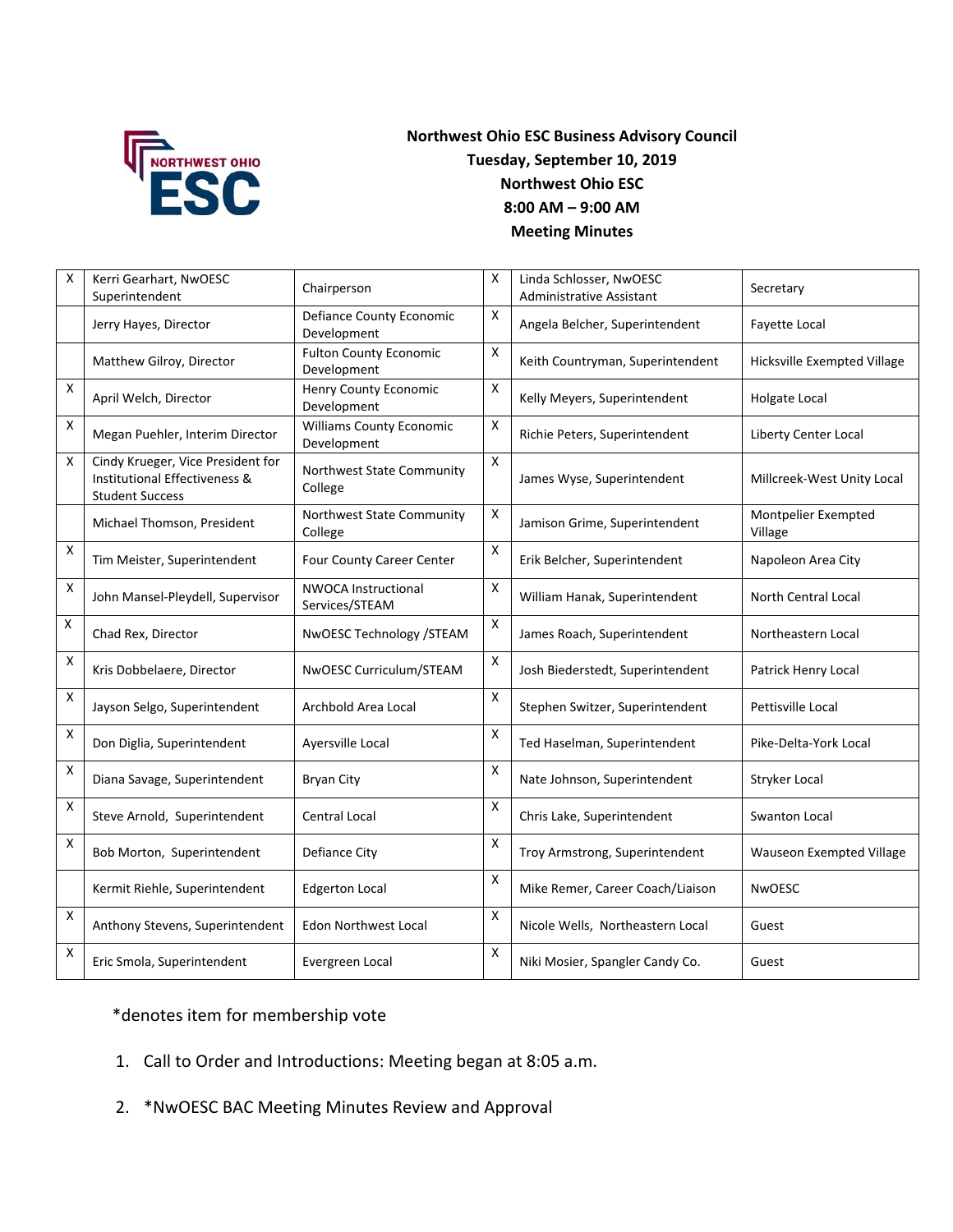- a. A motion to approve the minutes of the NwOESC Business Advisory Council meeting held on June 4, 2019 was made by Jim Roach and second by Bill Hanak.
- 3. Chairman Updates/Report:
	- a. NwOESC BAC Guidelines/Plan FY20 review
		- i. NwOESC will submit the plan to ODE by 9/30/19 as required
		- ii. Districts will need to answer brief survey in OH/ID; Data Submission Forms
	- b. NwOESC BAC Liaison Mr. Mike Remer
		- i. Boots on the ground to assist with regional efforts *‐Mike shared his background, retired from Hewlett Packard, became a substitute teacher and loved it, approached by NwOESC to fill roll of Career Coach for Swanton Middle School; will also take on the broader role of Business‐Education Liaison for NwOESC*
- 4. Business Spotlight (Williams County):
	- a. Niki Mosier, Director of Human Capital ‐ Spangler Candy Company *‐fourth generation company with approximately 500 employees ‐have hosted a STEM camp last two summers by a team created from all departments, 120 students attended from grades 5‐8 ‐included Industrial Safety, Quality Assurance in labs, Engineering and IT, Production Section, Product Development, Costing, Logistics and Supply Chain ‐ critical skills and inter‐personal skills are discussed ‐hoping to inspire youth to consider careers in manufacturing ‐ technology is vital in all aspects of their operations*
	- b. Schedule for Future Spotlights:
		- i. December ‐ Henry County
		- ii. March ‐ Fulton County
		- iii. June ‐ Defiance County
- 5. Education Spotlight:
	- a. Chris Lake ‐ Swanton Local Schools; Career Connections program for Grades 7 and 8 *‐Chris discussed a personal interaction with a former Swanton graduate that made him feel he had "personally let the student down" as the student had no "Plan B" when "Plan A" was not successful. This lead Chris to investigate the option of a "Career Coach"*

*‐position would require more of a business background as opposed to education background* 

*‐middle school is perfect target age* 

*‐focus is to assist students in exploring and researching careers, and connecting them to local opportunities*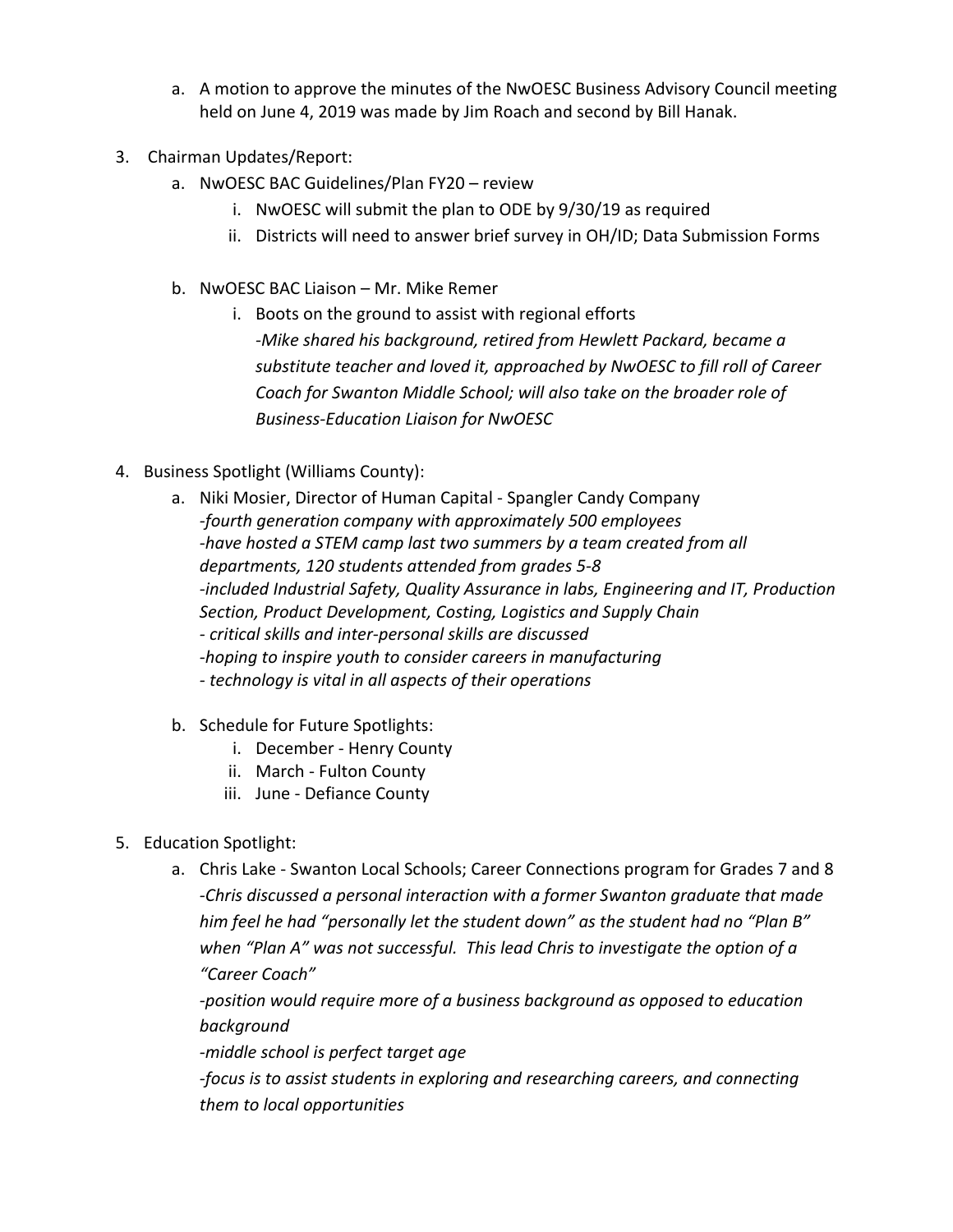*‐Channel 13 ABC conducted an interview with Chris Lake and Mike Remer recently to share about the program and impact ‐Mike sees hope, energy and desire in today's student body* 

- b. Future Education Spotlights needed:
	- i. December; *Patrick Henry Josh Biederstedt*
	- ii. March; *Stryker Nate Johnson*
	- iii. June; *TBD*
- 6. Williams County Economic Development Director Updates and Information Sharing: *‐Manufacturing Day is October 4th with a focus on food and agriculture this year. Panel will discuss how they got into manufacturing. More information on WEDCO website. ‐Will be hosting their second annual Job Fair, October 31st. Last year 120 juniors and seniors attended with 35 employers present. ‐Students will be able to create and print a resume on the spot. ‐Soft skills are taught before the students talk to the employers. ‐The "Williams County Business to Education Connection" survey is on WEDCO website, developed to streamline connections between local employers and education. This is being piloted in Williams County with potential to grow to other counties.*
- 7. Northwest State Community College Updates and Information Sharing: *‐is interesting in partnering to get high school teachers credentials for College Credit Plus ‐is encouraging high school students to fill out their FAFSA and will assist them even if they do not plan to attend NSCC; NSCC will come on site to assist area high schools ‐is partnering with ODJFS to provide financial assistance to eligible 16‐24 year olds ‐inquired about Title IX, FERPA and Ethics Training*
- 8. Four County Career Center Updates and Information Sharing: *‐Summer Camps went well in conjunction with Defiance County Economic Development ‐50 students participating in Early Job Placement – courses plus working ½ day for credit; Spangler's is a great partner ‐College Credit Plus labs can be an avenue to offer CCP in partnership with NSCC*
- 9. STEAM Updates and Information Sharing: *‐The STEAM roundtable met this summer for continued collaboration ‐LuAnne Cooke, NW Liaison for Lt. Governor Jon Husted, has been participating in STEAM discussions and planning for area initiatives*